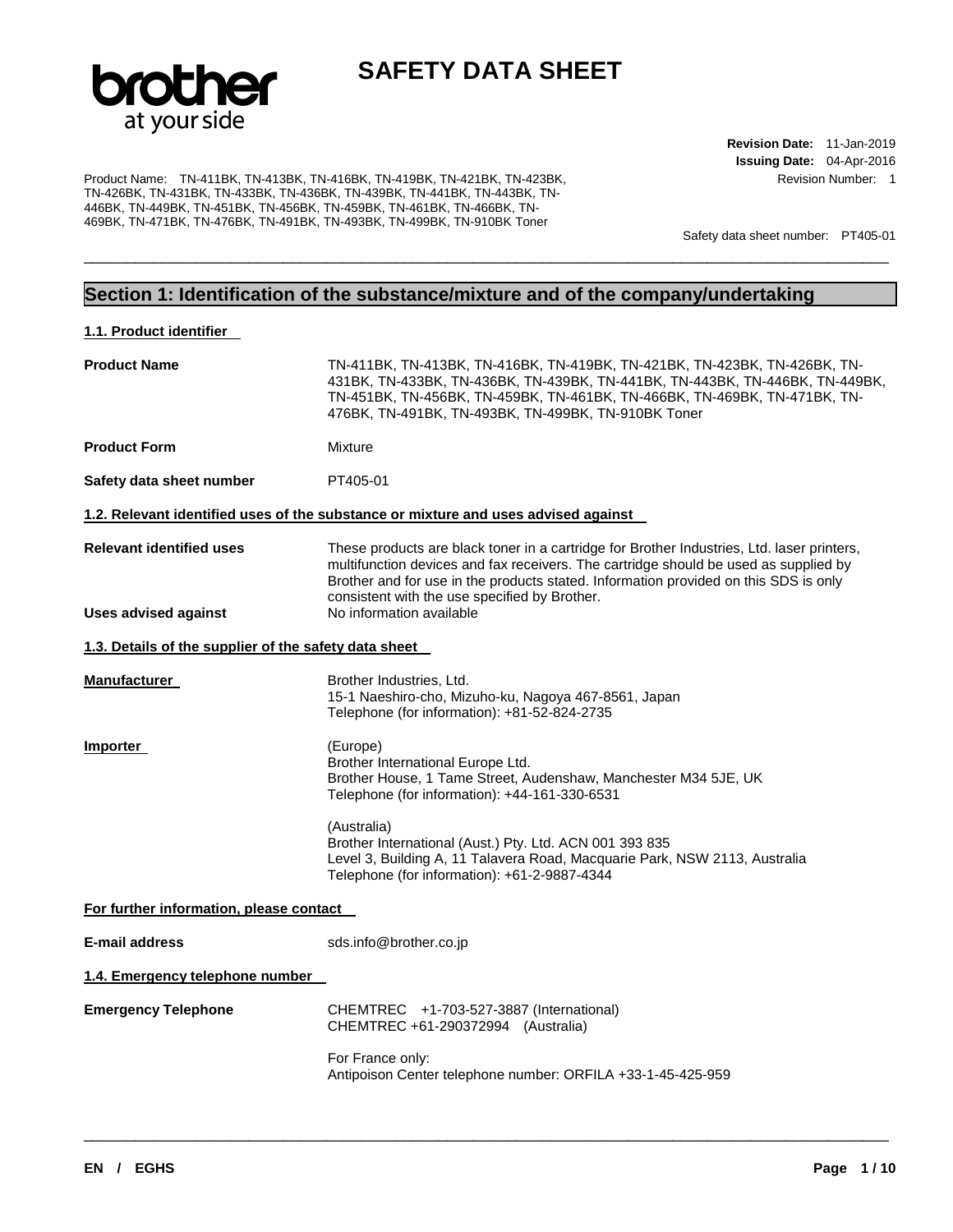

\_\_\_\_\_\_\_\_\_\_\_\_\_\_\_\_\_\_\_\_\_\_\_\_\_\_\_\_\_\_\_\_\_\_\_\_\_\_\_\_\_\_\_\_\_\_\_\_\_\_\_\_\_\_\_\_\_\_\_\_\_\_\_\_\_\_\_\_\_\_\_\_\_\_\_\_\_\_\_\_\_\_\_\_\_\_\_\_\_\_\_\_\_

Product Name: TN-411BK, TN-413BK, TN-416BK, TN-419BK, TN-421BK, TN-423BK, TN-426BK, TN-431BK, TN-433BK, TN-436BK, TN-439BK, TN-441BK, TN-443BK, TN-446BK, TN-449BK, TN-451BK, TN-456BK, TN-459BK, TN-461BK, TN-466BK, TN-469BK, TN-471BK, TN-476BK, TN-491BK, TN-493BK, TN-499BK, TN-910BK Toner

**Revision Date:** 11-Jan-2019 **Issuing Date:** 04-Apr-2016 Revision Number: 1

Safety data sheet number: PT405-01

#### **Section 2: Hazard(s) identification**

#### **2.1. Classification of the substance or mixture**

*Regulation (EC) No 1272/2008* 

This mixture is classified as not hazardous according to regulation (EC) 1272/2008 [GHS]

#### **2.2. Label elements**

#### *Regulation (EC) No 1272/2008*

This mixture is classified as not hazardous according to regulation (EC) 1272/2008 [GHS]

#### **2.3. Other hazards**

No information available

#### **Section 3: Composition/information on ingredients**

#### **3.2 Mixtures**

| Chemical name               | CAS No      | <b>EC No</b> | EC Index No | Weight-%      | <b>Classification</b><br>according to<br>Regulation (EC)<br>No. 1272/2008<br><b>ICLP1</b> | <b>REACH</b><br>Registration<br><b>Number</b> |
|-----------------------------|-------------|--------------|-------------|---------------|-------------------------------------------------------------------------------------------|-----------------------------------------------|
| Styrene-acrylate-copolymer  | 25767-47-9  |              |             | 65-75         | Not classified                                                                            | Not applicable                                |
| Fatty acid ester            | $***$       |              |             | $8 - 18$      | Not classified                                                                            | Registered                                    |
| Carbon Black (bound)        | 1333-86-4   | 215-609-9    |             | $4 - 14$      | Not classified                                                                            | Registered                                    |
| Styrene-acrylate Resin      | $***$       |              |             | $\mathsf{<}7$ | Not classified                                                                            | Not applicable                                |
| <b>PMMA</b>                 | 9011-14-7   | -            |             | $1 - 5$       | Not classified                                                                            | Not applicable                                |
| Silicon dioxide (amorphous) | 112945-52-5 | 231-545-4    |             | $<$ 3         | Not classified                                                                            | Registered                                    |
| Silicon Dioxide (amorphous) | 7631-86-9   | 231-545-4    |             | <3            | Not classified                                                                            | No data<br>available                          |
| Silicon dioxide (amorphous) | 844491-94-7 | 430-570-1    |             | $3$           | Not classified                                                                            | Regsitered                                    |

Full text of H- and EUH-phrases: see section 16

#### **Section 4: First aid measures**

#### **4.1. Description of first aid measures**

**Inhalation Remove to fresh air.** 

**Eye contact Rinse thoroughly with plenty of water for at least 15 minutes, lifting lower and upper eyelids.** Consult a physician.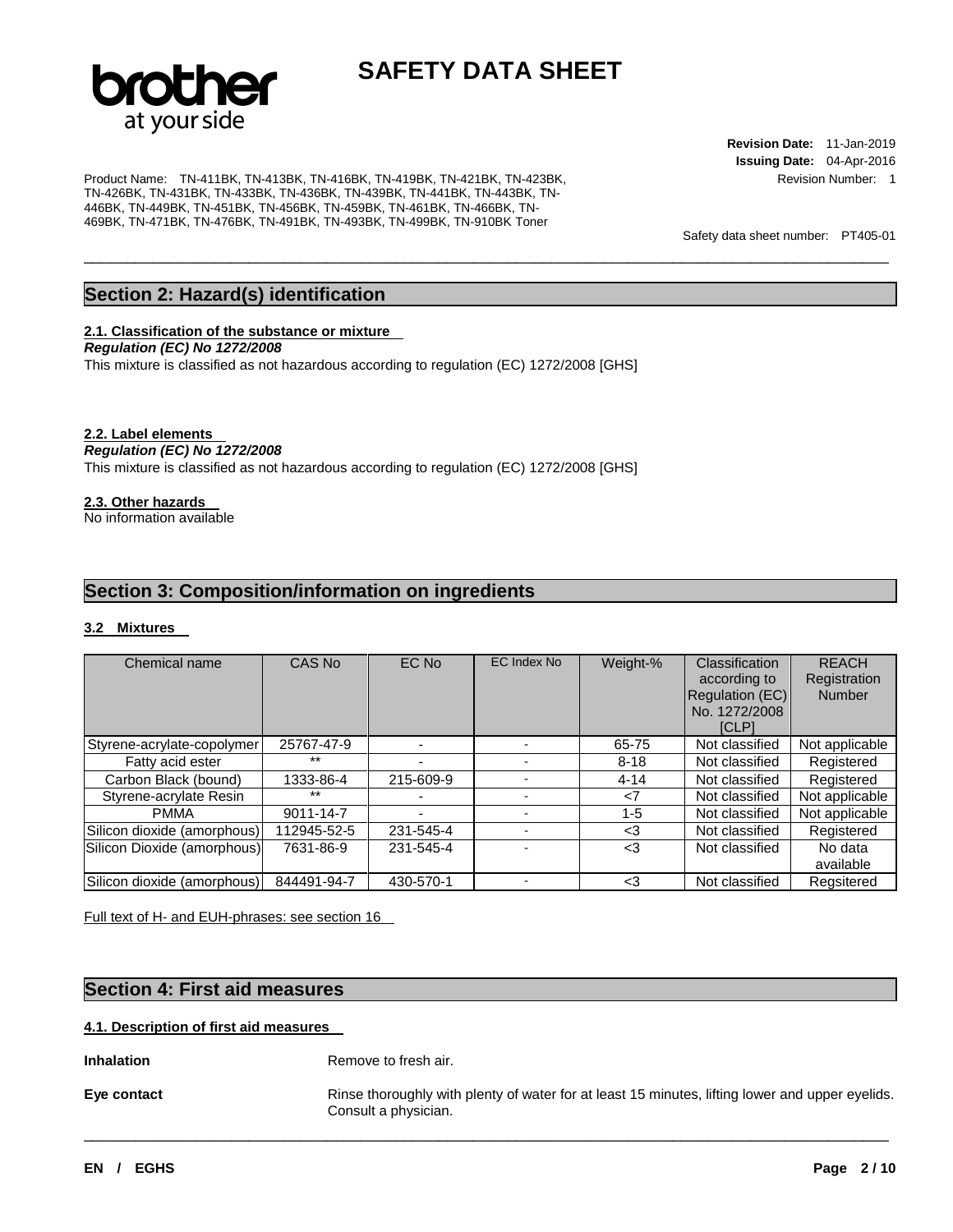

Product Name: TN-411BK, TN-413BK, TN-416BK, TN-419BK, TN-421BK, TN-423BK, TN-426BK, TN-431BK, TN-433BK, TN-436BK, TN-439BK, TN-441BK, TN-443BK, TN-446BK, TN-449BK, TN-451BK, TN-456BK, TN-459BK, TN-461BK, TN-466BK, TN-469BK, TN-471BK, TN-476BK, TN-491BK, TN-493BK, TN-499BK, TN-910BK Toner

**Revision Date:** 11-Jan-2019 **Issuing Date:** 04-Apr-2016 Revision Number: 1

Safety data sheet number: PT405-01

| <b>Skin contact:</b> | Wash skin with soap and water. In the case of skin irritation or allergic reactions see a<br>physician.                                                                                                                                                                                                                                    |
|----------------------|--------------------------------------------------------------------------------------------------------------------------------------------------------------------------------------------------------------------------------------------------------------------------------------------------------------------------------------------|
| Ingestion            | Clean mouth with water and drink afterwards plenty of water.                                                                                                                                                                                                                                                                               |
|                      | 4.2. Most important symptoms and effects, both acute and delayed                                                                                                                                                                                                                                                                           |
| <b>Symptoms</b>      | Inhalation (dust): For large quantities: May cause irritation to the respiratory system.<br>Increased difficulty in breathing. Sneezing. Coughing<br>Eye contact: May cause eye irritation<br>Skin contact: : Repeated and/or prolonged skin contact may cause irritation<br>Ingestion: May cause stomach ache. Unlikely route of exposure |
|                      | 4.3. Indication of any immediate medical attention and special treatment needed                                                                                                                                                                                                                                                            |
| Note to physicians   | Treat symptomatically.                                                                                                                                                                                                                                                                                                                     |

#### **Section 5: Firefighting measures**

#### **5.1. Extinguishing media**

| <b>Suitable Extinguishing Media</b>                        | Use extinguishing measures that are appropriate to local circumstances and the<br>surrounding environment. |  |  |  |
|------------------------------------------------------------|------------------------------------------------------------------------------------------------------------|--|--|--|
| Unsuitable extinguishing media<br>Do not use water jet.    |                                                                                                            |  |  |  |
| 5.2. Special hazards arising from the substance or mixture |                                                                                                            |  |  |  |
| Specific hazards arising from the<br>chemical              | May form explosive dust clouds in air                                                                      |  |  |  |

#### **5.3. Advice for firefighters**

**Special protective equipment for fire-fighters**  Do not use high-pressure water in order to prevent creating a dust cloud and spreading fire dust. Use appropriate respirator for carbon monoxide and carbon dioxide. Wear positive pressure self-contained breathing apparatus (SCBA) during the attack phase of firefighting operations and during cleanup in enclosed or poorly ventilated areas immediately after a fire. Personnel not having suitable respiratory protection must leave the area to prevent significant exposure to toxic combustion gases from any source.

#### **Section 6: Accidental release measures**

#### **6.1. Personal precautions, protective equipment and emergency procedures**

| For non-emergency personnel | Avoid generation of dust. Do not breathe dust. A suitable dust mask or dust respirator with |
|-----------------------------|---------------------------------------------------------------------------------------------|
|                             | filter type A/P may be appropriate.                                                         |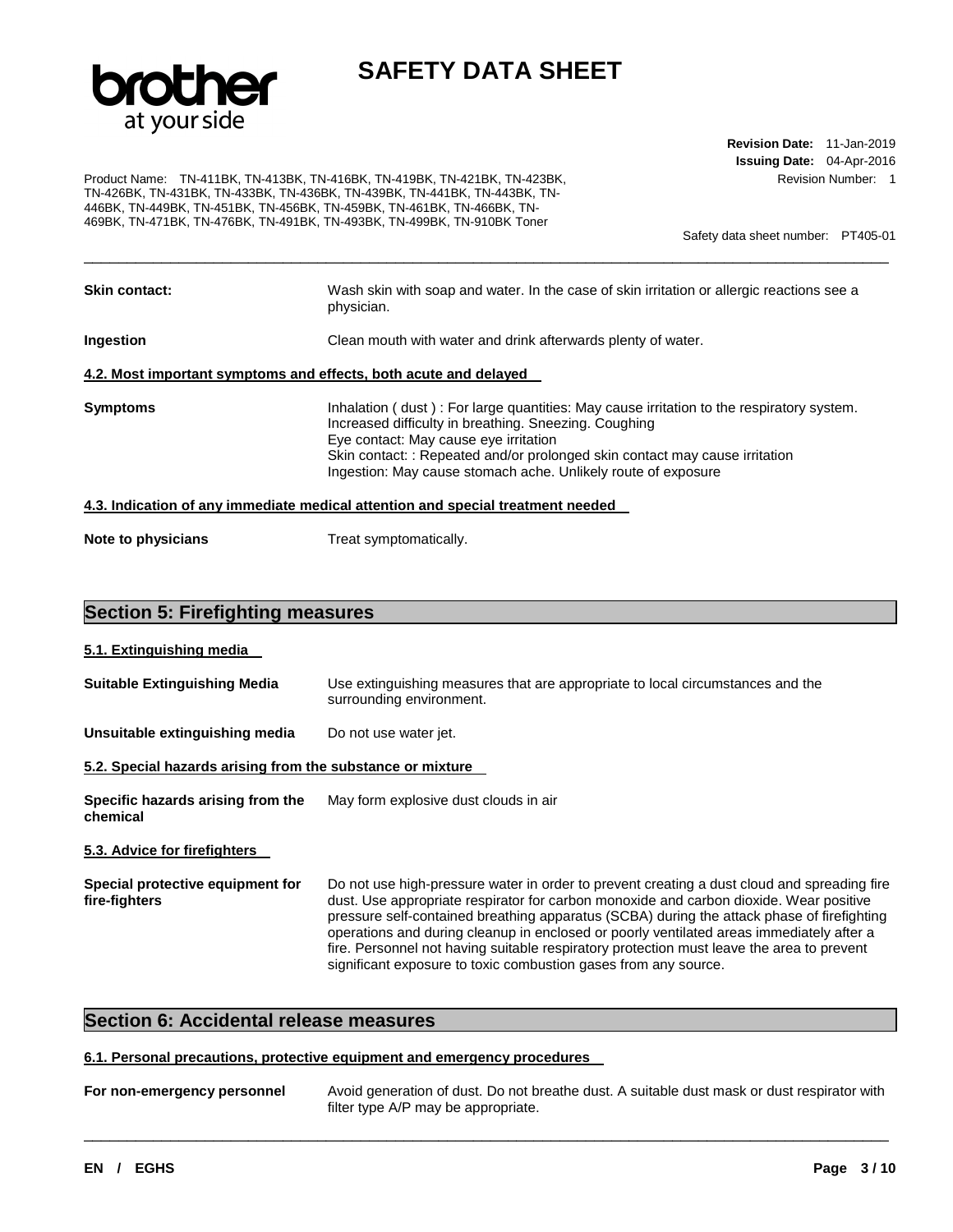

Product Name: TN-411BK, TN-413BK, TN-416BK, TN-419BK, TN-421BK, TN-423BK, TN-426BK, TN-431BK, TN-433BK, TN-436BK, TN-439BK, TN-441BK, TN-443BK, TN-446BK, TN-449BK, TN-451BK, TN-456BK, TN-459BK, TN-461BK, TN-466BK, TN-469BK, TN-471BK, TN-476BK, TN-491BK, TN-493BK, TN-499BK, TN-910BK Toner

**Revision Date:** 11-Jan-2019 **Issuing Date:** 04-Apr-2016 Revision Number: 1

Safety data sheet number: PT405-01

| For emergency responders                                  | Use personal protection recommended in Section 8.                                                                                                                                                                                                                                                                                                                                                               |  |  |
|-----------------------------------------------------------|-----------------------------------------------------------------------------------------------------------------------------------------------------------------------------------------------------------------------------------------------------------------------------------------------------------------------------------------------------------------------------------------------------------------|--|--|
| <b>6.2. Environmental precautions</b>                     |                                                                                                                                                                                                                                                                                                                                                                                                                 |  |  |
| <b>Environmental precautions</b>                          | Prevent entry into waterways, sewers, basements or confined areas                                                                                                                                                                                                                                                                                                                                               |  |  |
| 6.3. Methods and material for containment and cleaning up |                                                                                                                                                                                                                                                                                                                                                                                                                 |  |  |
| <b>Methods for containment</b>                            | Sweep the spilt toner or remove it with a vacuum cleaner and transfer into a sealed<br>container carefully. Sweep slowly to minimize generation of dust during cleanup. If a<br>vacuum cleaner is used, the motor must be rated as dust explosion proof. Potential for very<br>fine particles to be taken into the vacuum only to be passed back into the environment due<br>to pore size in the bag or filter. |  |  |
| Methods for cleaning up                                   | Take up mechanically, placing in appropriate containers for disposal.                                                                                                                                                                                                                                                                                                                                           |  |  |
| Prevention of secondary hazards                           | Clean contaminated objects and areas thoroughly observing environmental regulations.                                                                                                                                                                                                                                                                                                                            |  |  |
| 6.4. Reference to other sections                          |                                                                                                                                                                                                                                                                                                                                                                                                                 |  |  |
| Reference to other sections                               | See section 8 for more information. See section 13 for more information.                                                                                                                                                                                                                                                                                                                                        |  |  |

#### **Section 7: Handling and storage**

#### **7.1. Precautions for safe handling**

| Advice on safe handling | Keep out of the reach of children. Avoid generation of dust. Avoid inhalation of high<br>concentrations of dust. Avoid contact with eyes. |
|-------------------------|-------------------------------------------------------------------------------------------------------------------------------------------|
|                         |                                                                                                                                           |

**General hygiene considerations** Handle in accordance with good industrial hygiene and safety practice.

#### **7.2. Conditions for safe storage, including any incompatibilities**

**Storage Conditions Keep container tightly closed in a dry and well-ventilated place.** 

#### **7.3. Specific end use(s)**

These products are black toner in a cartridge for Brother Industries, Ltd. laser printers, multifunction devices and fax receivers. This cartridge should be used as supplied by Brother and for use in the products stated.

\_\_\_\_\_\_\_\_\_\_\_\_\_\_\_\_\_\_\_\_\_\_\_\_\_\_\_\_\_\_\_\_\_\_\_\_\_\_\_\_\_\_\_\_\_\_\_\_\_\_\_\_\_\_\_\_\_\_\_\_\_\_\_\_\_\_\_\_\_\_\_\_\_\_\_\_\_\_\_\_\_\_\_\_\_\_\_\_\_\_\_\_\_

#### **Section 8: Exposure controls and personal protection**

#### **8.1. Control parameters**

**Exposure Limits** .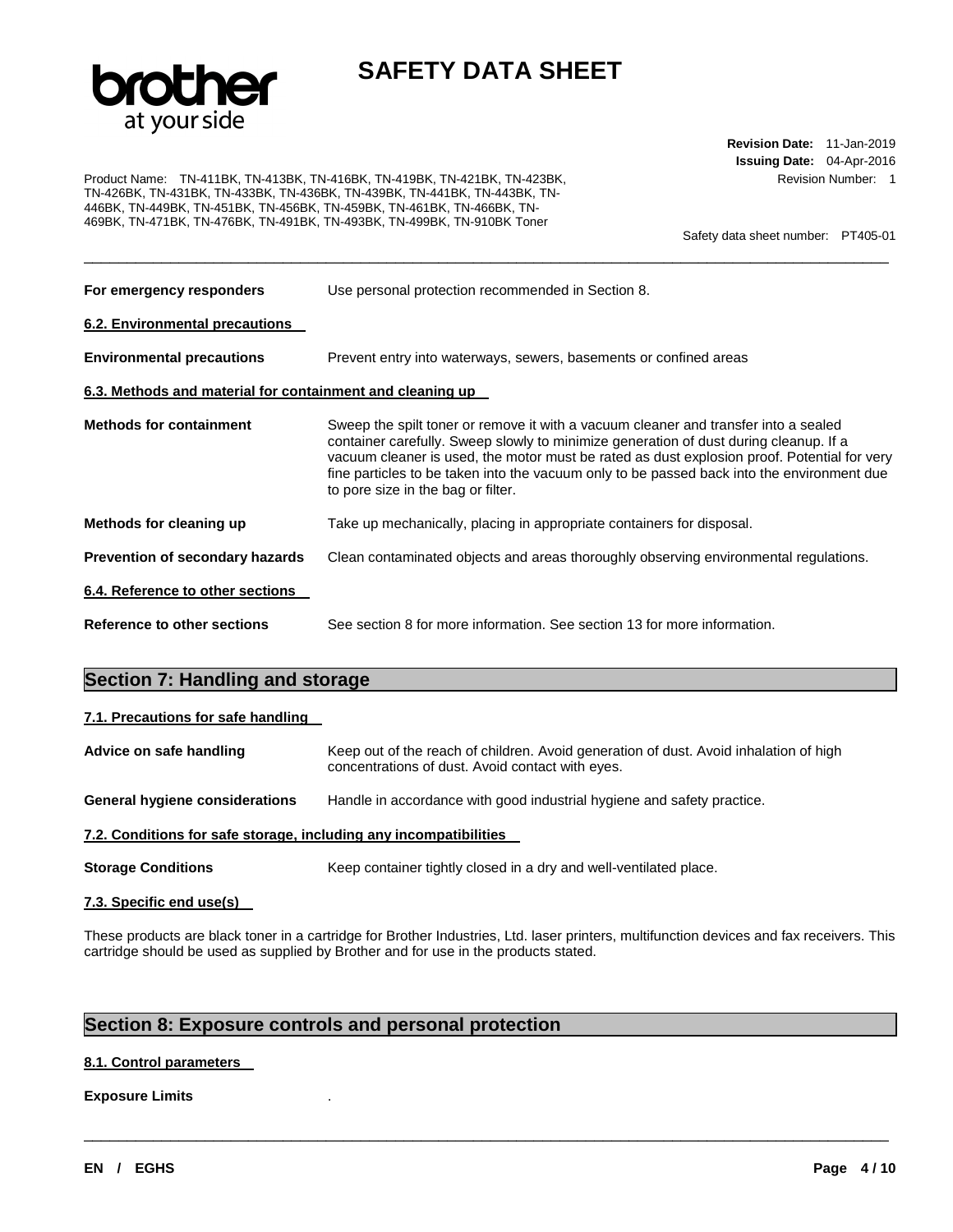

\_\_\_\_\_\_\_\_\_\_\_\_\_\_\_\_\_\_\_\_\_\_\_\_\_\_\_\_\_\_\_\_\_\_\_\_\_\_\_\_\_\_\_\_\_\_\_\_\_\_\_\_\_\_\_\_\_\_\_\_\_\_\_\_\_\_\_\_\_\_\_\_\_\_\_\_\_\_\_\_\_\_\_\_\_\_\_\_\_\_\_\_\_

**Revision Date:** 11-Jan-2019 **Issuing Date:** 04-Apr-2016 Revision Number: 1

Product Name: TN-411BK, TN-413BK, TN-416BK, TN-419BK, TN-421BK, TN-423BK, TN-426BK, TN-431BK, TN-433BK, TN-436BK, TN-439BK, TN-441BK, TN-443BK, TN-446BK, TN-449BK, TN-451BK, TN-456BK, TN-459BK, TN-461BK, TN-466BK, TN-469BK, TN-471BK, TN-476BK, TN-491BK, TN-493BK, TN-499BK, TN-910BK Toner

Safety data sheet number: PT405-01

| Chemical name        | European Union           | United Kingdom             | France                     | Spain                       | Germany                    |
|----------------------|--------------------------|----------------------------|----------------------------|-----------------------------|----------------------------|
| Carbon Black (bound) |                          | TWA: $3.5 \text{ mg/m}^3$  | TWA: $3.5 \text{ mg/m}^3$  | TWA: $3.5 \text{ mg/m}^3$   |                            |
| 1333-86-4            |                          | STEL: $7 \text{ mg/m}^3$   |                            |                             |                            |
| Silicon Dioxide      |                          | TWA: 6 mg/m <sup>3</sup>   |                            |                             | TWA: 4 mg/m <sup>3</sup>   |
| (amorphous)          |                          | TWA: 2.4 $mg/m3$           |                            |                             |                            |
| 7631-86-9            |                          | STEL: 18 mg/m <sup>3</sup> |                            |                             |                            |
|                      |                          | STEL: $7.2 \text{ mg/m}^3$ |                            |                             |                            |
| Chemical name        | Italy                    | Portugal                   | <b>Netherlands</b>         | Finland                     | <b>Denmark</b>             |
| Carbon Black (bound) |                          | TWA: $3.5 \text{ mg/m}^3$  |                            | TWA: $3.5 \text{ mg/m}^3$   | TWA: $3.5 \text{ mg/m}^3$  |
| 1333-86-4            |                          |                            |                            | STEL: $7 \text{ mg/m}^3$    |                            |
| Silicon Dioxide      |                          |                            |                            | TWA: 5 mg/m <sup>3</sup>    |                            |
| (amorphous)          |                          |                            |                            |                             |                            |
| 7631-86-9            |                          |                            |                            |                             |                            |
| Chemical name        | Austria                  | Switzerland                | Poland                     | Norway                      | Ireland                    |
| Carbon Black (bound) |                          |                            | TWA: 4.0 mg/m <sup>3</sup> | TWA: $3.5 \text{ mg/m}^3$   | TWA: $3 \text{ mg/m}^3$    |
| 1333-86-4            |                          |                            |                            | STEL: $7 \text{ mg/m}^3$    | STEL: $15 \text{ mg/m}^3$  |
| Silicon dioxide      | TWA: 4 mg/m <sup>3</sup> | TWA: 4 mg/m <sup>3</sup>   |                            |                             |                            |
| (amorphous)          |                          |                            |                            |                             |                            |
| 112945-52-5          |                          |                            |                            |                             |                            |
| Silicon Dioxide      | TWA: 4 mg/m <sup>3</sup> | TWA: 4 mg/m <sup>3</sup>   |                            | TWA: 1.5 mg/m <sup>3</sup>  | TWA: 6 mg/m <sup>3</sup>   |
| (amorphous)          |                          |                            |                            | STEL: 1.5 mg/m <sup>3</sup> | TWA: 2.4 mg/m <sup>3</sup> |
| 7631-86-9            |                          |                            |                            |                             | STEL: $18 \text{ mg/m}^3$  |
|                      |                          |                            |                            |                             | STEL: $7.2 \text{ mg/m}^3$ |

#### **Derived No Effect Level (DNEL)** No information available.

**Predicted No Effect Concentration**  No information available. **(PNEC)** 

#### **8.2. Exposure controls**

| Appropriate engineering controls                   | No information available.                                                                                                                                                   |
|----------------------------------------------------|-----------------------------------------------------------------------------------------------------------------------------------------------------------------------------|
| Personal protective equipment                      | Not normally required. For use other than in normal operating procedures (such as in the<br>event of large spill), the following should be applied:                         |
| <b>Eye/face protection</b>                         | No special protective equipment required.                                                                                                                                   |
| <b>Hand protection</b><br>Skin and body protection | No special protective equipment required.                                                                                                                                   |
| <b>Respiratory protection</b>                      | No protective equipment is needed under normal use conditions. If exposure limits are<br>exceeded or irritation is experienced, ventilation and evacuation may be required. |
| <b>Environmental exposure controls</b>             | Avoid release to the environment.                                                                                                                                           |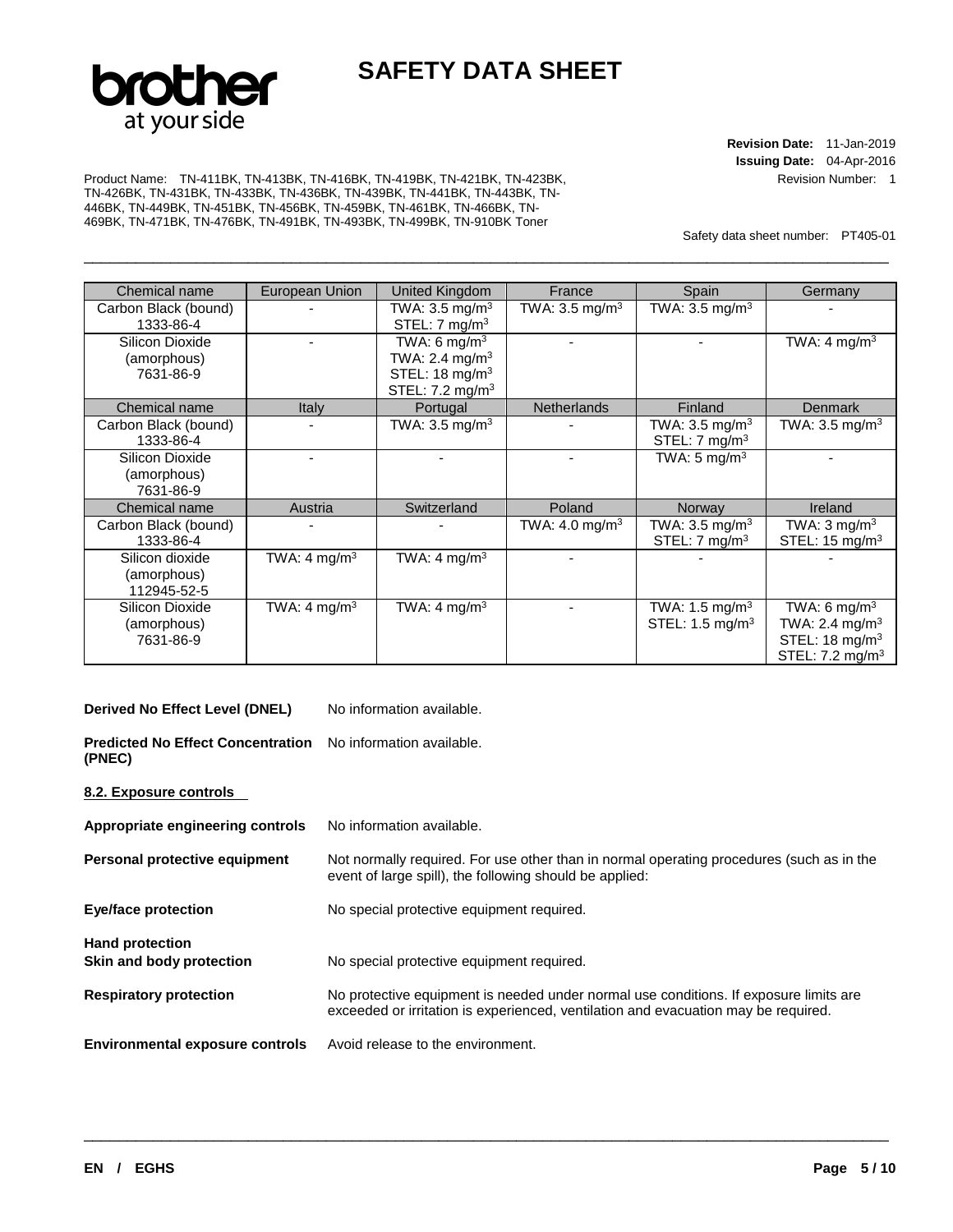

\_\_\_\_\_\_\_\_\_\_\_\_\_\_\_\_\_\_\_\_\_\_\_\_\_\_\_\_\_\_\_\_\_\_\_\_\_\_\_\_\_\_\_\_\_\_\_\_\_\_\_\_\_\_\_\_\_\_\_\_\_\_\_\_\_\_\_\_\_\_\_\_\_\_\_\_\_\_\_\_\_\_\_\_\_\_\_\_\_\_\_\_\_

\_\_\_\_\_\_\_\_\_\_\_\_\_\_\_\_\_\_\_\_\_\_\_\_\_\_\_\_\_\_\_\_\_\_\_\_\_\_\_\_\_\_\_\_\_\_\_\_\_\_\_\_\_\_\_\_\_\_\_\_\_\_\_\_\_\_\_\_\_\_\_\_\_\_\_\_\_\_\_\_\_\_\_\_\_\_\_\_\_\_\_\_\_

Product Name: TN-411BK, TN-413BK, TN-416BK, TN-419BK, TN-421BK, TN-423BK, TN-426BK, TN-431BK, TN-433BK, TN-436BK, TN-439BK, TN-441BK, TN-443BK, TN-446BK, TN-449BK, TN-451BK, TN-456BK, TN-459BK, TN-461BK, TN-466BK, TN-469BK, TN-471BK, TN-476BK, TN-491BK, TN-493BK, TN-499BK, TN-910BK Toner

**Revision Date:** 11-Jan-2019 **Issuing Date:** 04-Apr-2016 Revision Number: 1

Safety data sheet number: PT405-01

#### **Section 9: Physical and chemical properties**

#### **9.1. Information on basic physical and chemical properties**

**Appearance** 

**Physical state Solid Powder Color** black **Odor**<br> **Odor threshold**<br> **Odor threshold** 

**Property Construction Construction Values Access Property Remarks • Method** 

**pH Notallable Notallable Notallable None known Melting point / freezing point** No data available None known **Boiling point / boiling range** No data available **None known**<br>
No data available **None known**<br>
No data available **None known Evaporation rate No data available None known**<br> **Elammability (solid. gas)** No data available **None known**<br>
None known **Flammability (solid, gas)** No data available None known **Flammability Limit in Air** <br>**Upper flammability limit:** No data available **Upper flammability limit: Lower flammability limit:** No data available **Vapor pressure 1980 Communist Communist Communist Communist Communist Communist Communist Communist Communist Communist Communist Communist Communist Communist Communist Communist Communist Communist Communist Communist C Vapor density** No data available None known **Relative density<br>Water solubility Water solubility and Soluble in water<br>
<b>Insolubility ies Solubility is the Solubility (ies)**<br> **In** No data available **Partition coefficient No data available and the September 10 million example the None known**<br> **Autoignition temperature No data available None known Autoignition temperature 1988** No data available 1988 None known<br> **Decomposition temperature** 1988 No data available 1988 None known **Decomposition temperature** No data available None known **Kinematic viscosity** No data available None known **Dynamic viscosity**<br> **Explosive properties**<br>
No information available Mone Explosive lim

#### **Oxidizing properties** No information available

**9.2. Other information**

No information available

# **No information available**

# **No data available** No data available **None known**

**Explosive properties No information available Explosive limits of toner particles suspended in air Explosive limits** approximately equal to that of coal dust.

#### **Section 10: Stability and reactivity**

#### **10.1. Reactivity**

No information available.

#### **10.2. Chemical stability**

Stable under normal conditions.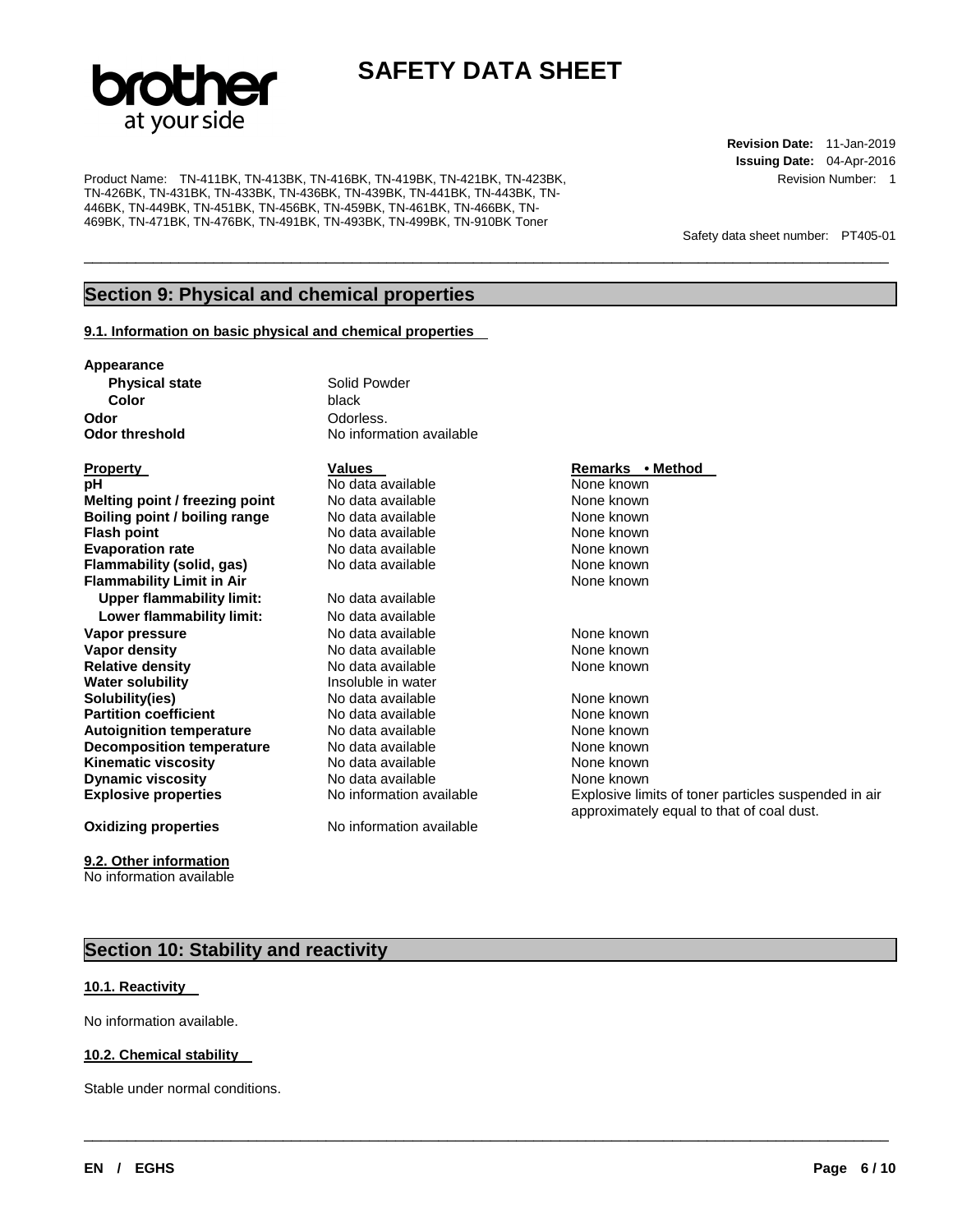

\_\_\_\_\_\_\_\_\_\_\_\_\_\_\_\_\_\_\_\_\_\_\_\_\_\_\_\_\_\_\_\_\_\_\_\_\_\_\_\_\_\_\_\_\_\_\_\_\_\_\_\_\_\_\_\_\_\_\_\_\_\_\_\_\_\_\_\_\_\_\_\_\_\_\_\_\_\_\_\_\_\_\_\_\_\_\_\_\_\_\_\_\_

Product Name: TN-411BK, TN-413BK, TN-416BK, TN-419BK, TN-421BK, TN-423BK, TN-426BK, TN-431BK, TN-433BK, TN-436BK, TN-439BK, TN-441BK, TN-443BK, TN-446BK, TN-449BK, TN-451BK, TN-456BK, TN-459BK, TN-461BK, TN-466BK, TN-469BK, TN-471BK, TN-476BK, TN-491BK, TN-493BK, TN-499BK, TN-910BK Toner

**Revision Date:** 11-Jan-2019 **Issuing Date:** 04-Apr-2016 Revision Number: 1

Safety data sheet number: PT405-01

#### **10.3. Possibility of hazardous reactions**

None under normal processing.

#### **10.4. Conditions to avoid**

Keep away from heat. Avoid friction, sparks, or other means of ignition

#### **10.5. Incompatible materials**

Strong oxidizing agents

#### **10.6. Hazardous decomposition products**

Carbon oxides, Nitrogen oxides (NOx)

#### **Section 11: Toxicological information**

#### **11.1. Information on toxicological effects**

#### **Product Information**

| <b>Inhalation</b>                 | Acute $LC_{50} > 5.2$ mg/l/4h (OECD 436 method)                                                                                                                                                                                                                                                                                                                                                                                                                                                                                                                                                                                                                                                                                                        |  |
|-----------------------------------|--------------------------------------------------------------------------------------------------------------------------------------------------------------------------------------------------------------------------------------------------------------------------------------------------------------------------------------------------------------------------------------------------------------------------------------------------------------------------------------------------------------------------------------------------------------------------------------------------------------------------------------------------------------------------------------------------------------------------------------------------------|--|
| Eye contact                       | No information available                                                                                                                                                                                                                                                                                                                                                                                                                                                                                                                                                                                                                                                                                                                               |  |
| <b>Skin contact:</b>              | No information available                                                                                                                                                                                                                                                                                                                                                                                                                                                                                                                                                                                                                                                                                                                               |  |
| Ingestion                         | Acute $LD_{50} > 2000$ mg/kg (OECD 420 method)                                                                                                                                                                                                                                                                                                                                                                                                                                                                                                                                                                                                                                                                                                         |  |
| <b>Skin corrosion/irritation</b>  | Non-irritant (OECD 404 method)<br>pH: Not applicable                                                                                                                                                                                                                                                                                                                                                                                                                                                                                                                                                                                                                                                                                                   |  |
| Serious eye damage/eye irritation | Minimal irritant to the eye (OECD 405 method)<br>pH: Not applicable                                                                                                                                                                                                                                                                                                                                                                                                                                                                                                                                                                                                                                                                                    |  |
| Respiratory or skin sensitization | It is not a skin sensitizer (OECD 429 method)                                                                                                                                                                                                                                                                                                                                                                                                                                                                                                                                                                                                                                                                                                          |  |
| Germ cell mutagenicity            | AMES test: Negative (OECD 471 method)                                                                                                                                                                                                                                                                                                                                                                                                                                                                                                                                                                                                                                                                                                                  |  |
| Carcinogenicity                   | Carbon Black: In 1996, the IARC re-evaluated carbon black as a Group 2B carcinogen<br>(possible human carcinogen). This classification is given to chemicals, for which there is<br>inadequate human evidence, but sufficient animal evidence on which to base an opinion of<br>carcinogenicity. The classification is based upon the development of lung tumors in rats<br>receiving chronic inhalation exposures to free carbon black at levels that induce particle<br>overload of the lung. Studies performed in animal models other than rats did not show any<br>association between carbon black and lung tumors. Moreover, a two-year cancer bioassay<br>using a typical toner preparation containing carbon black demonstrated no association |  |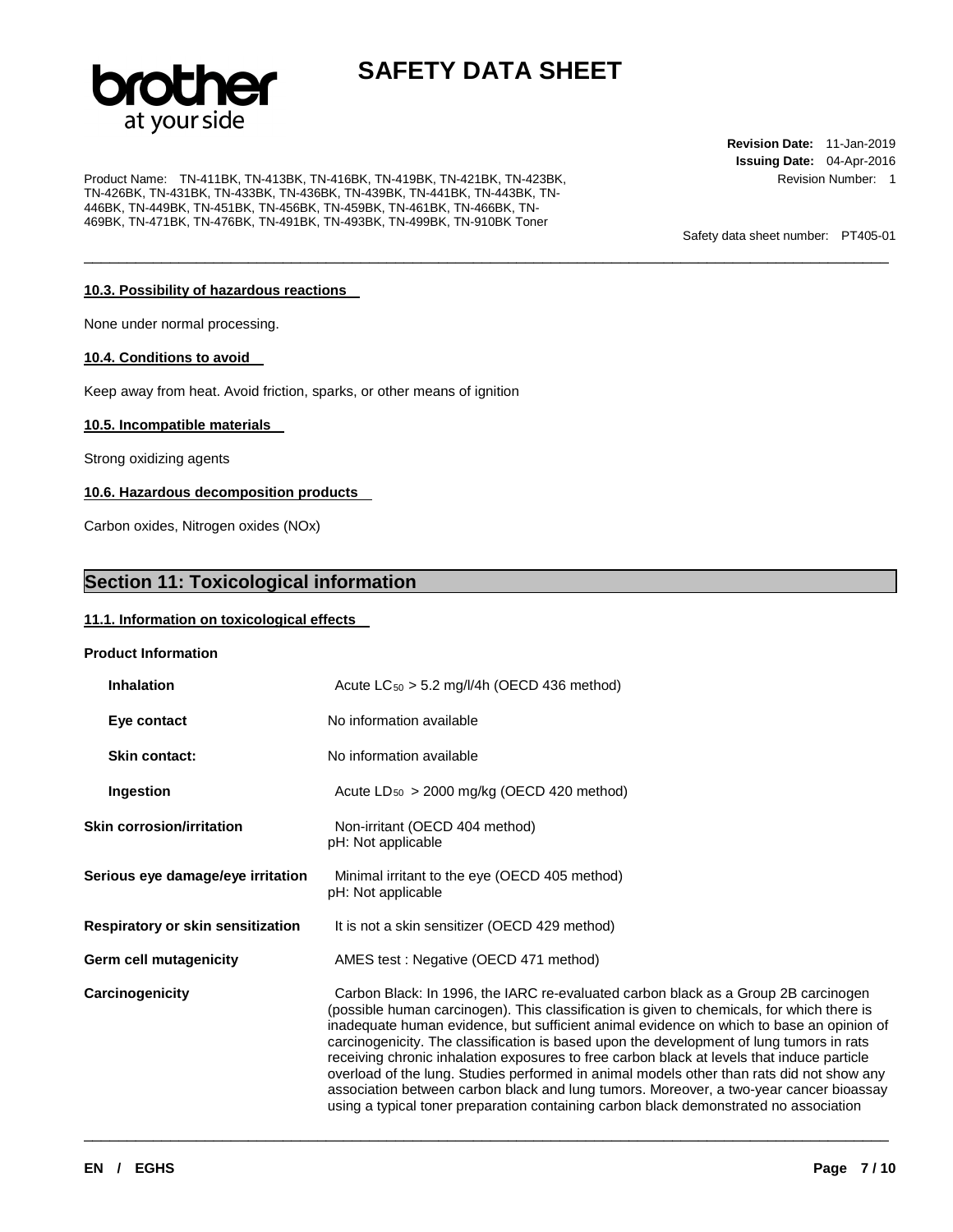

\_\_\_\_\_\_\_\_\_\_\_\_\_\_\_\_\_\_\_\_\_\_\_\_\_\_\_\_\_\_\_\_\_\_\_\_\_\_\_\_\_\_\_\_\_\_\_\_\_\_\_\_\_\_\_\_\_\_\_\_\_\_\_\_\_\_\_\_\_\_\_\_\_\_\_\_\_\_\_\_\_\_\_\_\_\_\_\_\_\_\_\_\_

Product Name: TN-411BK, TN-413BK, TN-416BK, TN-419BK, TN-421BK, TN-423BK, TN-426BK, TN-431BK, TN-433BK, TN-436BK, TN-439BK, TN-441BK, TN-443BK, TN-446BK, TN-449BK, TN-451BK, TN-456BK, TN-459BK, TN-461BK, TN-466BK, TN-469BK, TN-471BK, TN-476BK, TN-491BK, TN-493BK, TN-499BK, TN-910BK Toner

**Revision Date:** 11-Jan-2019 **Issuing Date:** 04-Apr-2016 Revision Number: 1

Safety data sheet number: PT405-01

between toner exposure and tumor development in rats. **Other ingredients of this product have not been classified as carcinogens according to IARC monographs, NTP and OSHA** 

**Reproductive toxicity Not classified.** 

#### **Section 12: Ecological information**

#### **12.1. Toxicity**

The environmental impact of this product has not been fully investigated.

Contains 0 % of components with unknown hazards to the aquatic environment.

| Chemical name                  | Algae/aguatic plants                                      | Fish                                             | Toxicity to<br>microorganisms | Crustacea                                  |
|--------------------------------|-----------------------------------------------------------|--------------------------------------------------|-------------------------------|--------------------------------------------|
| Carbon Black (bound)           |                                                           |                                                  |                               | 5600: 24 h Daphnia<br>magna mg/L EC50      |
| Silicon Dioxide<br>(amorphous) | 440: 72 h<br>Pseudokirchneriella<br>subcapitata mg/L EC50 | 5000: 96 h Brachydanio<br>rerio mg/L LC50 static |                               | 7600: 48 h Ceriodaphnia<br>dubia mg/L EC50 |

\_\_\_\_\_\_\_\_\_\_\_\_\_\_\_\_\_\_\_\_\_\_\_\_\_\_\_\_\_\_\_\_\_\_\_\_\_\_\_\_\_\_\_\_\_\_\_\_\_\_\_\_\_\_\_\_\_\_\_\_\_\_\_\_\_\_\_\_\_\_\_\_\_\_\_\_\_\_\_\_\_\_\_\_\_\_\_\_\_\_\_\_\_

#### **12.2. Persistence and degradability**

No information available.

#### **12.3. Bioaccumulative potential**

No information available.

#### **12.4. Mobility in soil**

No information available.

#### **12.5. Results of PBT and vPvB assessment**

This product contains no substance considered to be persistent, bioaccumulating nor toxic (PBT). This product contains no substance considered to be very persistent nor very bioaccumulating (vPvB).

#### **12.6. Other adverse effects**

No information available.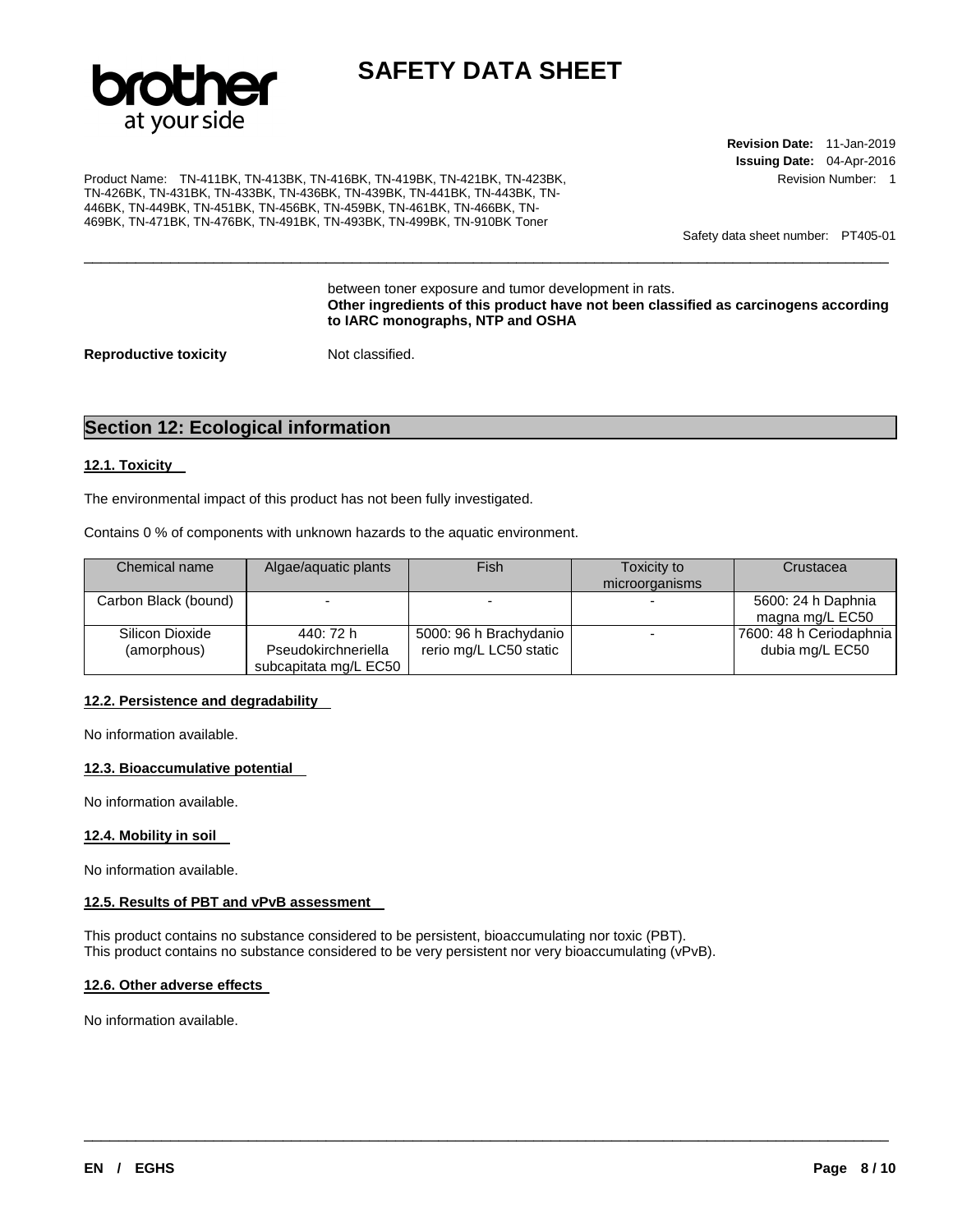

Product Name: TN-411BK, TN-413BK, TN-416BK, TN-419BK, TN-421BK, TN-423BK, TN-426BK, TN-431BK, TN-433BK, TN-436BK, TN-439BK, TN-441BK, TN-443BK, TN-446BK, TN-449BK, TN-451BK, TN-456BK, TN-459BK, TN-461BK, TN-466BK, TN-469BK, TN-471BK, TN-476BK, TN-491BK, TN-493BK, TN-499BK, TN-910BK Toner

**Revision Date:** 11-Jan-2019 **Issuing Date:** 04-Apr-2016 Revision Number: 1

Safety data sheet number: PT405-01

#### **Section 13: Disposal considerations**

#### **13.1. Waste treatment methods**

Do not put toner or toner cartridges into a fire, this can cause fire to spread with the risk of causing burn injuries. Shred toner cartridges in a dust/explosion controlled environment. Finely dispersed particles may form explosive mixtures in the air. Dispose of in accordance with Federal, State, and local regulations.

\_\_\_\_\_\_\_\_\_\_\_\_\_\_\_\_\_\_\_\_\_\_\_\_\_\_\_\_\_\_\_\_\_\_\_\_\_\_\_\_\_\_\_\_\_\_\_\_\_\_\_\_\_\_\_\_\_\_\_\_\_\_\_\_\_\_\_\_\_\_\_\_\_\_\_\_\_\_\_\_\_\_\_\_\_\_\_\_\_\_\_\_\_

\_\_\_\_\_\_\_\_\_\_\_\_\_\_\_\_\_\_\_\_\_\_\_\_\_\_\_\_\_\_\_\_\_\_\_\_\_\_\_\_\_\_\_\_\_\_\_\_\_\_\_\_\_\_\_\_\_\_\_\_\_\_\_\_\_\_\_\_\_\_\_\_\_\_\_\_\_\_\_\_\_\_\_\_\_\_\_\_\_\_\_\_\_

#### **Section 14: Transport information**

#### **IMDG**

| 14.1            | UN/ID no                                               | Not regulated  |
|-----------------|--------------------------------------------------------|----------------|
|                 | 14.2 Proper shipping name                              | Not regulated  |
| 14.3            | <b>Hazard Class</b>                                    | Not regulated  |
| 14.4            | <b>Packing group</b>                                   | Not regulated  |
| 14.5            | <b>Marine pollutant</b>                                | Not applicable |
| 14.6            | <b>Special Provisions</b>                              | None           |
| 14.7            | Transport in bulk according toNo information available |                |
|                 | Annex II of MARPOL 73/78 and the                       |                |
| <b>IBC Code</b> |                                                        |                |
|                 |                                                        |                |
| <b>RID</b>      |                                                        |                |
| 14.1            | UN/ID no                                               | Not regulated  |
| 14.2            | Proper shipping name                                   | Not regulated  |
| 14.3            | <b>Hazard Class</b>                                    | Not regulated  |
| 14.4            | Packing group                                          | Not regulated  |
| 14.5            | <b>Environmental hazard</b>                            | Not applicable |
| 14.6            | <b>Special Provisions</b>                              | None           |
|                 |                                                        |                |
| ADR             |                                                        |                |
| 14.1            | UN/ID no                                               | Not regulated  |
| 14.2            | Proper shipping name                                   | Not regulated  |
| 14.3            | <b>Hazard Class</b>                                    | Not regulated  |
| 14.4            | Packing group                                          | Not regulated  |
| 14.5            | <b>Environmental hazard</b>                            | Not applicable |
| 14.6            | <b>Special Provisions</b>                              | <b>None</b>    |
|                 |                                                        |                |
| IATA            |                                                        |                |
| 14.1            | UN/ID no                                               | Not regulated  |
| 14.2            | Proper shipping name                                   | Not regulated  |
| 14.3            | <b>Hazard Class</b>                                    | Not regulated  |
| 14.4            | <b>Packing group</b>                                   | Not regulated  |
| 14.5            | <b>Environmental hazard</b>                            | Not applicable |
| 14.6            | <b>Special Provisions</b>                              | None           |